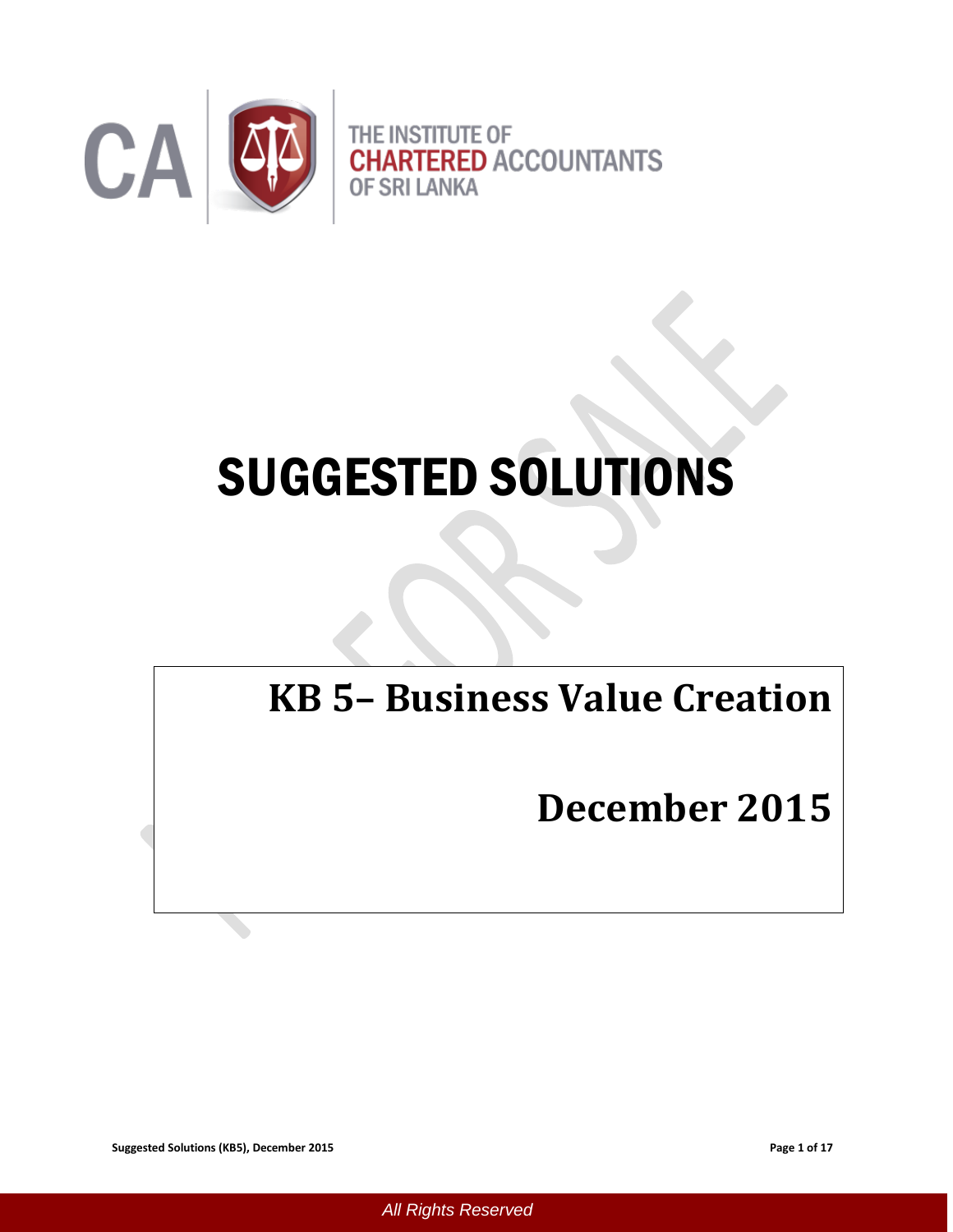(a)

Relevant Learning Outcome/s: 1.4 - Strategic capability and competitive advantage

#### Suggested Detail Answer:

According to the resource-based view (RBV) of business strategy, resources that an organisation has in its possession or under its control give it the ability to compete in its industry and markets. Further it emphasis as that resources can be divided into threshold competencies and core competencies.

Threshold competencies are activities processes that are needed to meet minimum requirements or resources that must be sufficient to enable an organisation to compete successfully. In other words the assets or competencies which are needed to compete and survive in the market. The following threshold competencies can be identified relevant to the given scenario.

- 1. Five employees working in the office who are trained in software development.
- 2. The company owned a building which has more space and also the facilities where they carry out their software development activities

Core competencies are activities that a competitor finds difficult to imitate. These competencies are needed for developing a competitive advantage. The following core competencies can be identified relevant to the given scenario.

- 1. Leadership style of Anura.
- 2. More than 25 years of experience of Anura in the software industry serving both local and foreign companies.
- 3. Young software developer who has recently won a less international awards at reputed software development competitions was appointed as the auditor in charge of software innovations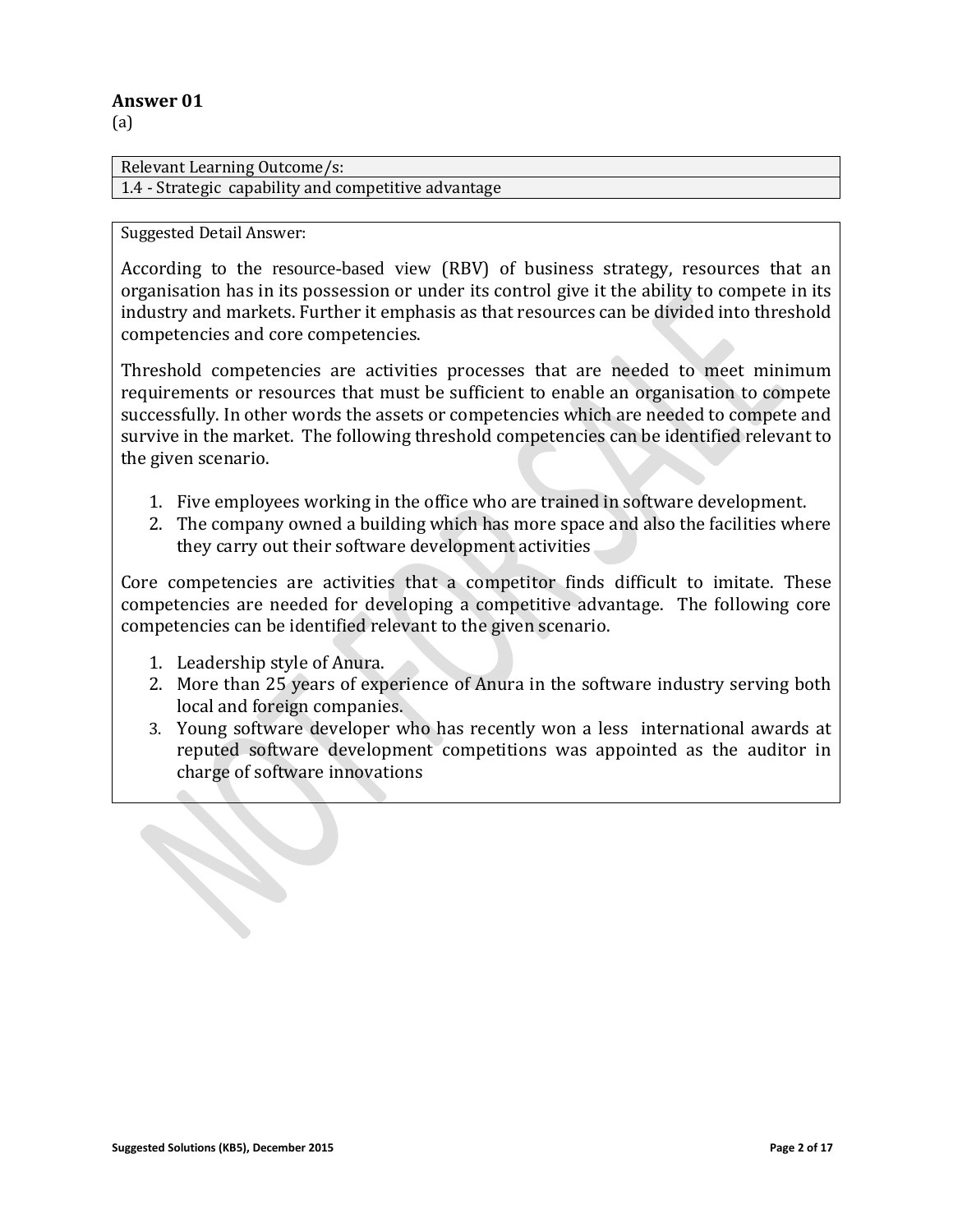(b)

Relevant Learning Outcome/s: 1.4 -Strategic capability and competitive advantage

#### Suggested Detail Answer:

The unique resources and core competences can be identified based on four qualities. These four qualities are sometimes identified by the letters VRIN:

- $\bullet$  V Value
- $\bullet$  R Rarity
- $\bullet$  I Inimitability
- $\bullet$  N Non-substitutability

According to the VRIN framework, competencies mentioned in the scenario can be assessed as follows.

- 1. Five employees working in the office who are trained in software development **(Value, imitable, not rare, substitutable).**
- 2. The company owned a building which has more space and also the facilities where they carry out their software development activities (**(Value, imitable, not rare, and substitutable).**
- 3. Leadership style of Anura **(Value, not imitable, rare, substitutable)**
- 4. More than 25 years of experience of Anura in the software industry serving both local and foreign companies **(Value, not imitable, rare, substitutable)**
- 5. Young software developer who has recently won some international awards at reputed software development competitions was appointed as the auditor in charge of software innovations **(Value, not imitable, rare, substitutable)**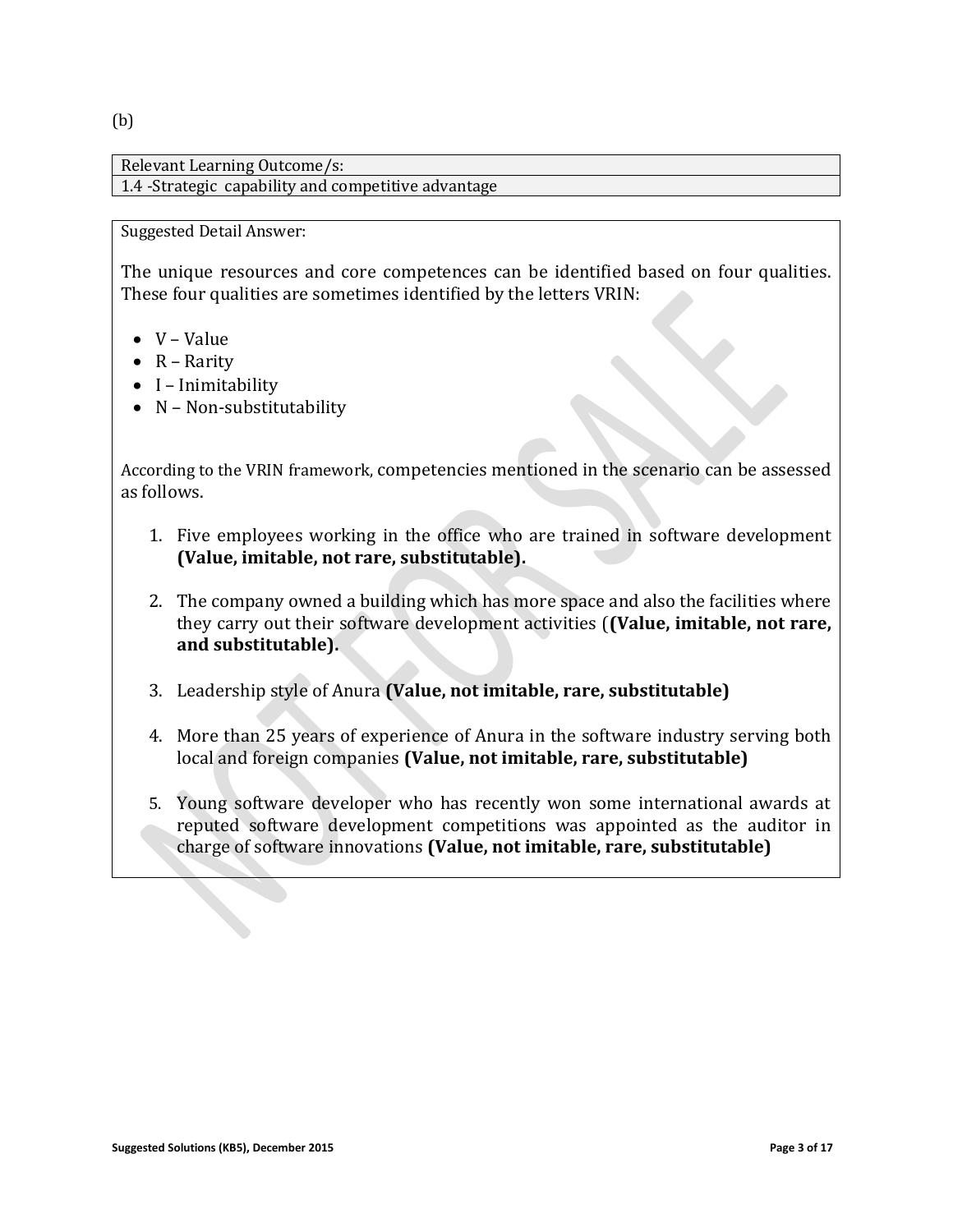| Relevant Learning Outcome/s: |                                           |
|------------------------------|-------------------------------------------|
|                              | This inventory management and warehousing |

Suggested Detail Answer:

After carefully analyzing the report provided by the consultants, it is very clear that we have several issues that need to be addressed in our supply chain if we are to regain the lost market share and grow in the future. The first three issues are clearly related to poor performance of our supply chain compared to our competition. The last two issues are more related to outward bound logistics on deliveries to customers and internal issues. I would recommend the following action points to be taken by the company,

- 1. Price of raw material:
	- Benchmark the raw material prices and negotiate with existing suppliers or develop new suppliers who can meet the market price points required.
	- Work with different divisions, cultures and economies to increase the bargaining power with suppliers and reduce the risk and uncertainty.
- 2. Higher level of inventory:
	- Implement a just in time (JIT) system collaborating with suppliers to improve delivery performance and reduce inventory days.
	- Maintain long term sustainable relationships with suppliers and improve the on time delivery of inventory.
- 3. Raw material wastage: Highlighted issue could be due to the quality of our raw material from suppliers. However, this could also be due to the market quality management system which we may need to revisit. However, if we could ensure the quality of our raw material is at the industry standard, we can then focus on streamlining our process as and quality management system to be in line with the competition.
- 4. Failure in delivery: I recommend to implement an internal electronic data interchange (EDI) system which the sales division would update with the orders received so that we could plan for the same accordingly and improve internal communication.
- 5. Online Sales: This is a great way to enhance our sales and we can also link this to our internal EDI as online orders. We can update the product information time to time and facilitate the customers to place the online orders. This would both enhance sales and reduce sales and marketing costs. Hence I recommend to enhance our online platform to be world class in line with our competitors.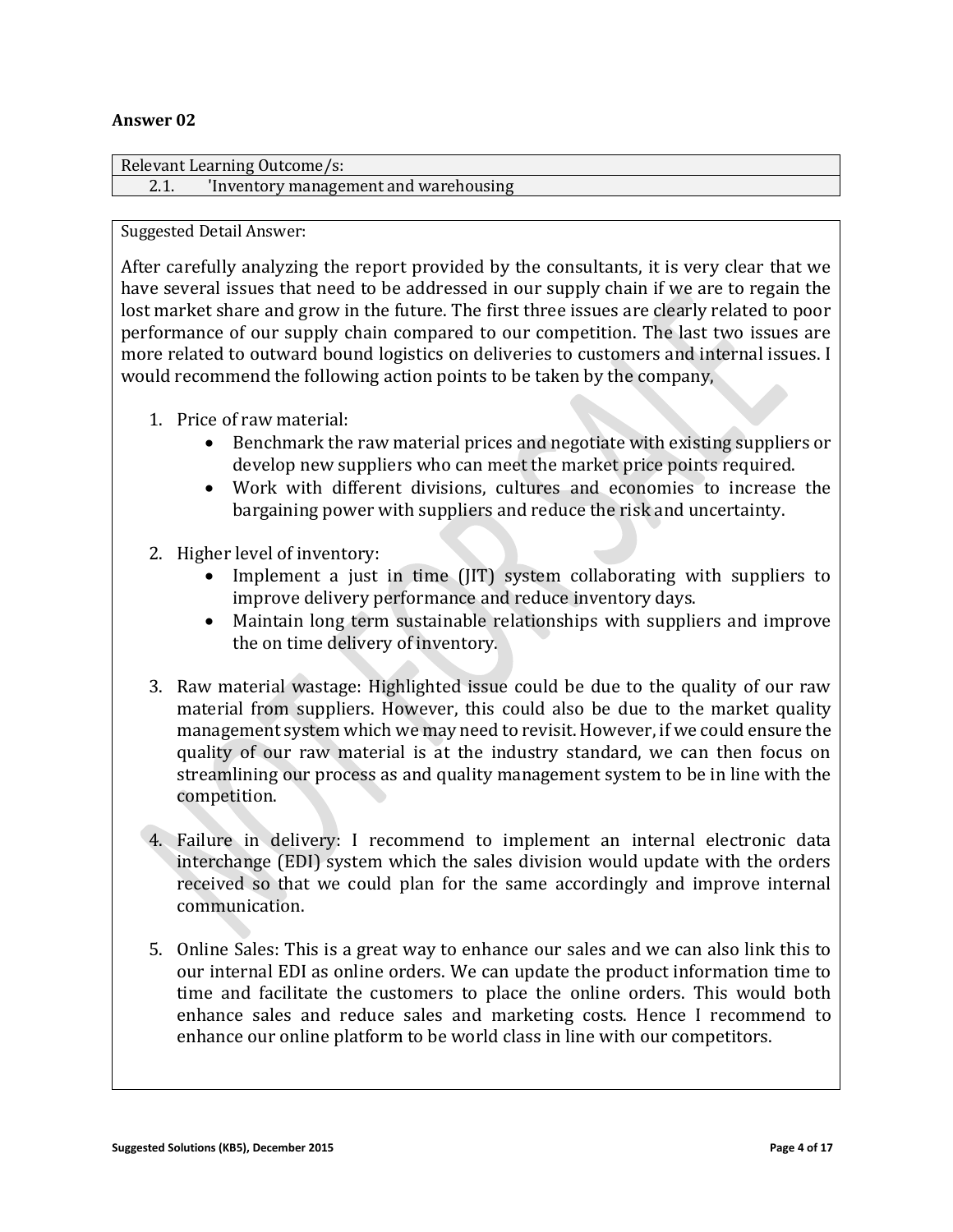Relevant Learning Outcome/s: 3.3 Quality management

Suggested Detail Answer:

(a)

As Marks Garments (Pvt) Limited is looking into implementing a good quality management system in the organization, top management should be consider possible benefits and cost of the alternative quality management systems. In this process following elements of quality costs can be identified.

**Prevention costs -** Cost for arrangements to prevent defective items, or reduce the number of defects. E.g. Cost for controlling the quality of the materials and cost for any other activities for preventing defective items in the production process.

**Inspection and testing costs** - The costs of inspecting and testing output, to identify defective items or batches. E.g. Cost for checking the quality of final products before release to customers.

**Internal failure costs** - The costs of correcting defective items that are found by inspection and testing. E.g. Cost for reproduction of garment items which have some defects.

**External failure costs -** The costs of dealing with complaints from customers about defective items that have escaped detection in the inspection process and that have been sold to customers. E.g. Cost for handling returned stock and paying compensations to damaged parties.

Suggested Detail Answer:

(b) Philip B Crosby is known mainly for two concepts in TQM. Those are,

- 1. **Zero defects**. There should never be any defects in a product. Although this may seem an impossible ideal in practice, the aim nevertheless should be to eliminate all defects and achieve 100% quality. Marks Garments (Pvt) Limited may face some difficulties in applying this concept as garment manufacturing is a labour intensive business.
- 2. **Get it right the first time**. A product should not have to be corrected once it has been made. 'Right first time' is consistent with the idea of 'zero defects'. Marks Garments (Pvt) Limited can apply this principle by rejecting any defective item once detected in the process.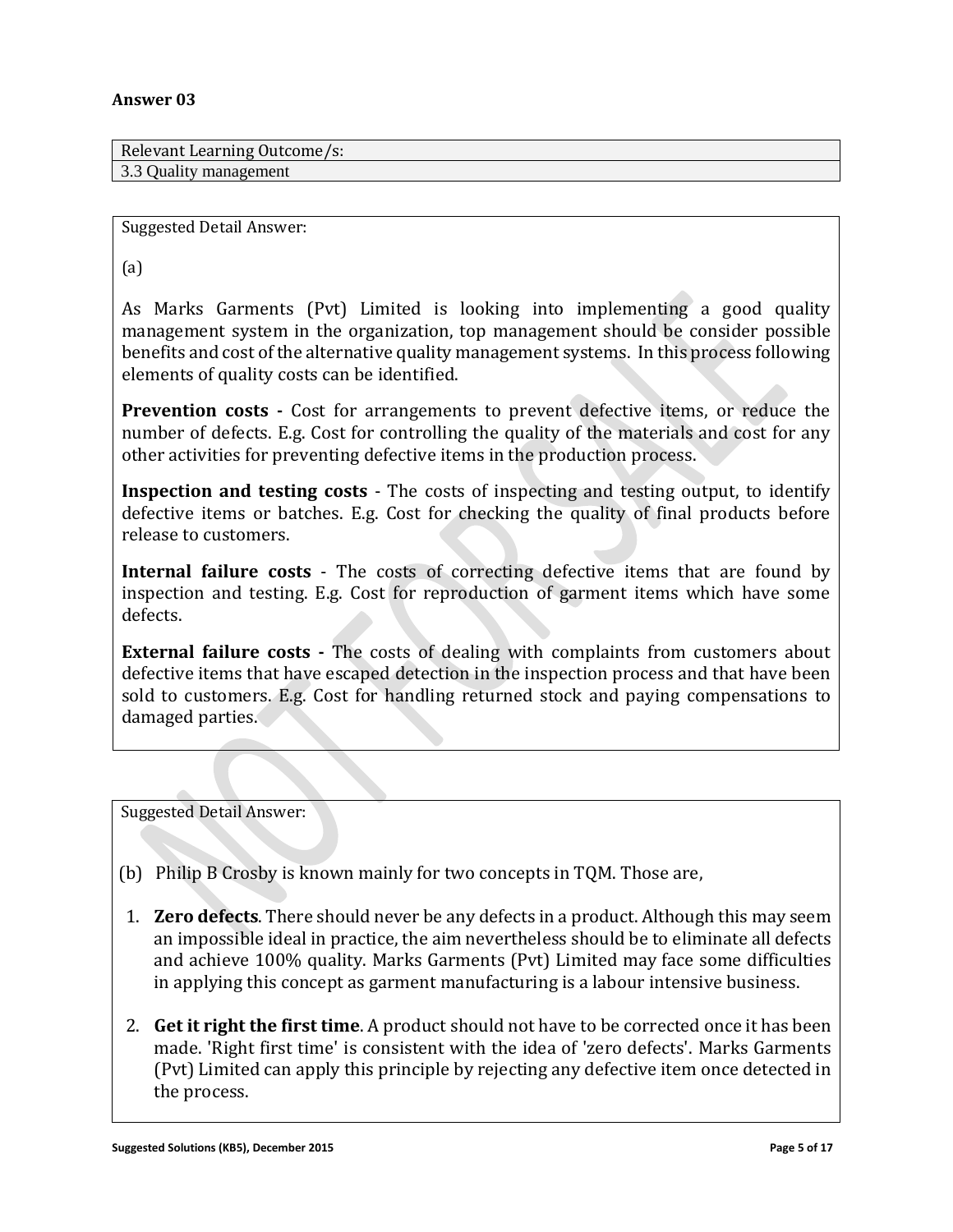Relevant Learning Outcome/s: 6.4 Managing research and development

Suggested Detail Answer:

(a)

There are several potential problems with management of R&D within the organization that should be identified by the management of Pharamacare in the process of undertaking new product development

**Organisation and Management** – When R&D is a separate department, there may be problems with co-ordinating R&D activity with production (for the manufacture of prototypes and then for commercial production) and sales and marketing (for market research and managing a new product launch). Therefore management of Pharmacare (Pvt) Limited should pay special attention to coordinate with the production department and marketing department to develop new products to match with the domestic and European market requirement.

**Financial** – Difficulty in setting performance targets and also the huge cost structure associated with pharmaceuticals research. Sometimes the project may take too long to complete and costs can get out of control.

**Evaluation and control** – Assessing the progress of the research and also controls such as control for quality, testing of the developed product might give difficulties. This makes it difficult to assess the value of the new Ayurvedic medicine to the company.

**Cultural issues** – Unless the organisation has a culture that favors innovation, there may be problems for new product development. Therefore the management of Pharamacare should consider the extent to which rest of the organization welcomes the new Ayurvedic medicine product range.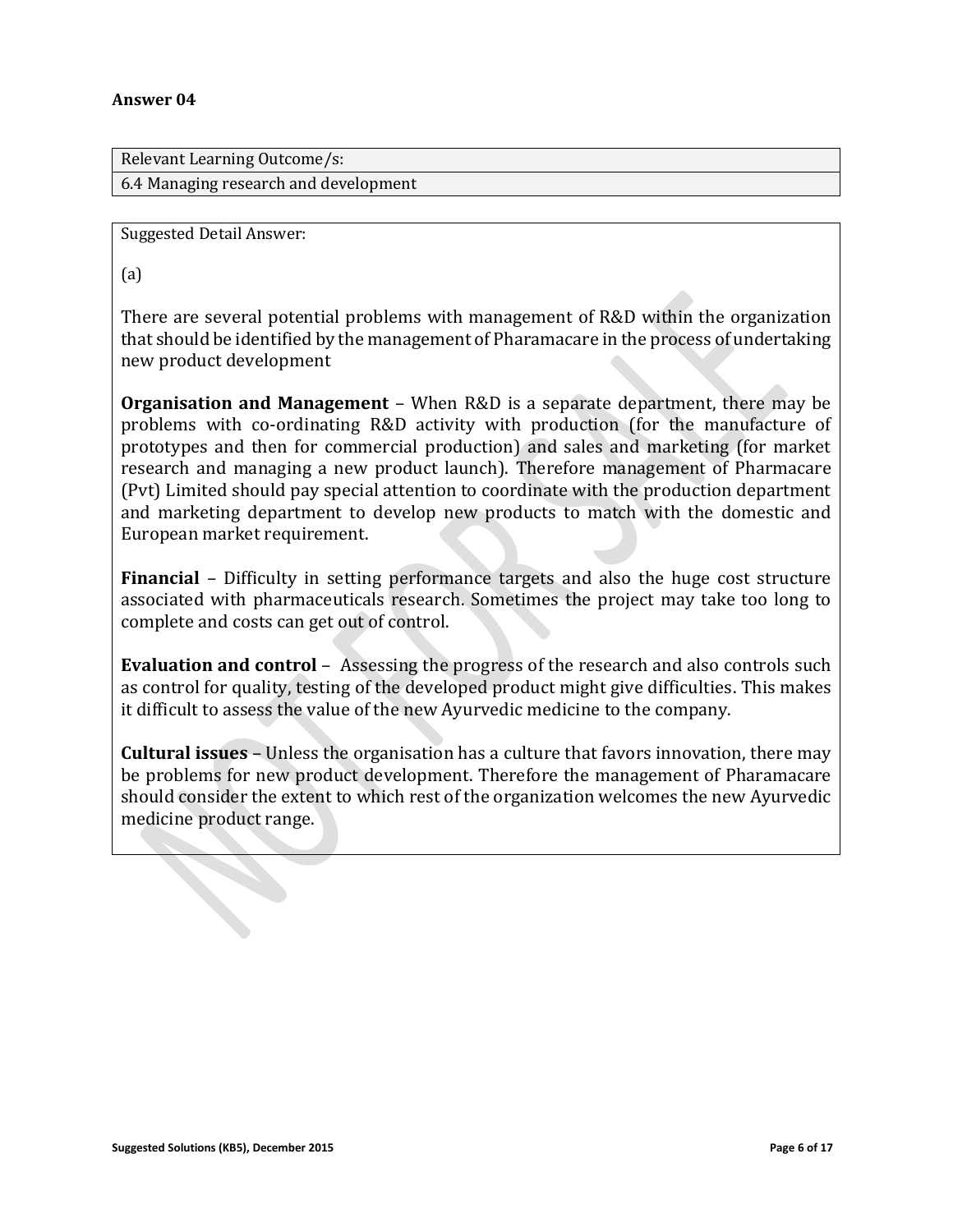Relevant Learning Outcome/s: 6.5 Managing Innovation

Suggested Detail Answer:

Innovations must be adopted by a sufficient number of people to become sustainable product in the market. Therefore customers may identify the new Ayurvedic medicine product range as an innovation and pass the five stages for adopting to new products.

**Awareness** - Individuals are exposed to the new Ayurvedic medicine product range, but do not have complete information about it.

**Interest** - Individuals become interested in the new Ayurvedic medicine and seek more information about it. Specially they may be interested in find the information about ingredients, side effects and dosage etc.

**Evaluation** - Individuals think about the innovation and apply it to their own personal circumstances. Evaluation leads to a decision to try the innovation. They may compare the benefits of new Ayurvedic medicine over the existing medicine for the same illnesses.

**Trial** - Individuals make full use of the new Ayurvedic medicine, to test it.

**Adoption** - Individuals are satisfied with the new Ayurvedic medicine and decide to continue to use it.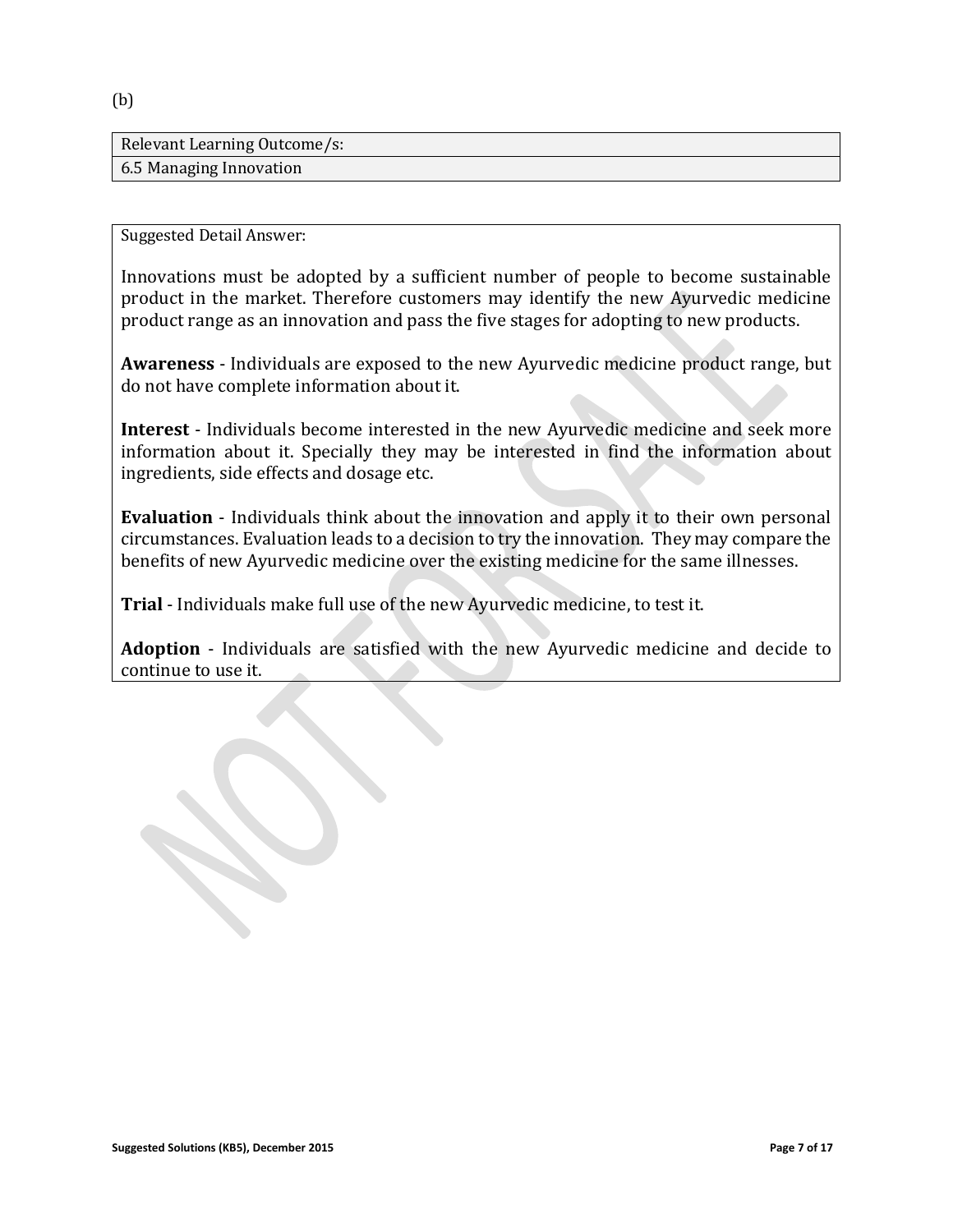Relevant Learning Outcome/s: 5.7 - Managing culture and change

Suggested Detail Answer: (a)

The culture at Sky Air before the new CEO task office seems to be a role culture. In a role culture, the authority of decision making is delegated to the individuals who have particular roles or positions within the organisation. Jobs and responsibilities are clearly defined. The individuals are expected to comply with the formal rules and procedures. The availability of HR policies demonstrates this.

However, with the arrival of the new CEO, the culture seems to be moving towards a person culture where the CEO believes that he is superior to the organisation. He believes that his expertise will drive the company and ignores the others in the organisation. His celebrity like character also shows that he might use the company to serve his personal interests.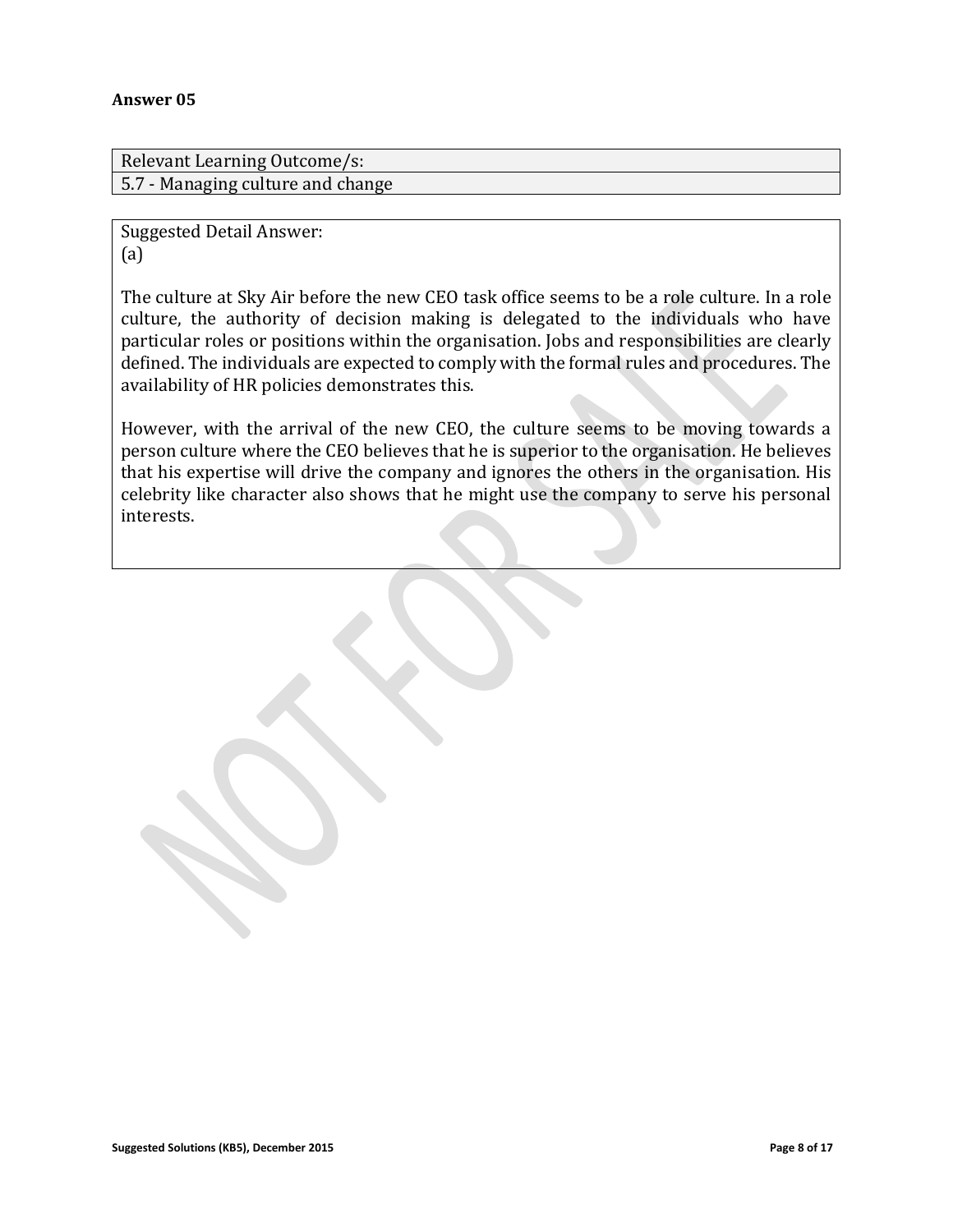Kurt Lewin, a psychologist, developed a model for change management in the 1940s. He suggested that successful change can be done through of three-stage process as given below.

**Unfreeze -** This is the process of finding a way to get people to end their resistance to change, in both individuals and groups. This is achieved by finding ways to strengthen the driving forces for change or to weaken the restraining forces that resist change.

In this situation any responsible manager as a change agent can explain the benefits of changing the prevailing culture at Sky Air by pointing out the negative consequences of not changing. It will assist them to enhance the readiness of employees to change the prevailing culture.

**Movement -** This stage involves making the change. It includes not just making the changes to operations and activities, but making changes to the thoughts, feelings and behaviour of the people affected. Therefore in this situation the change agent can give clear instructions to staff about the new patterns of behavior, providing resources supported by training in the new procedures. Further clear communication is necessary so that the staff understand what needs to be done.

**Re-freeze -** Re-freezing involves establishing the change as a new mind set, so that it now becomes accepted and the normal operating procedure. If employee has any problems the change agent must quickly sort them out, so that the staff is encouraged to follow the new system. Further the top management of Sky Air can provide additional rewards to encourage staff to follow the new procedures.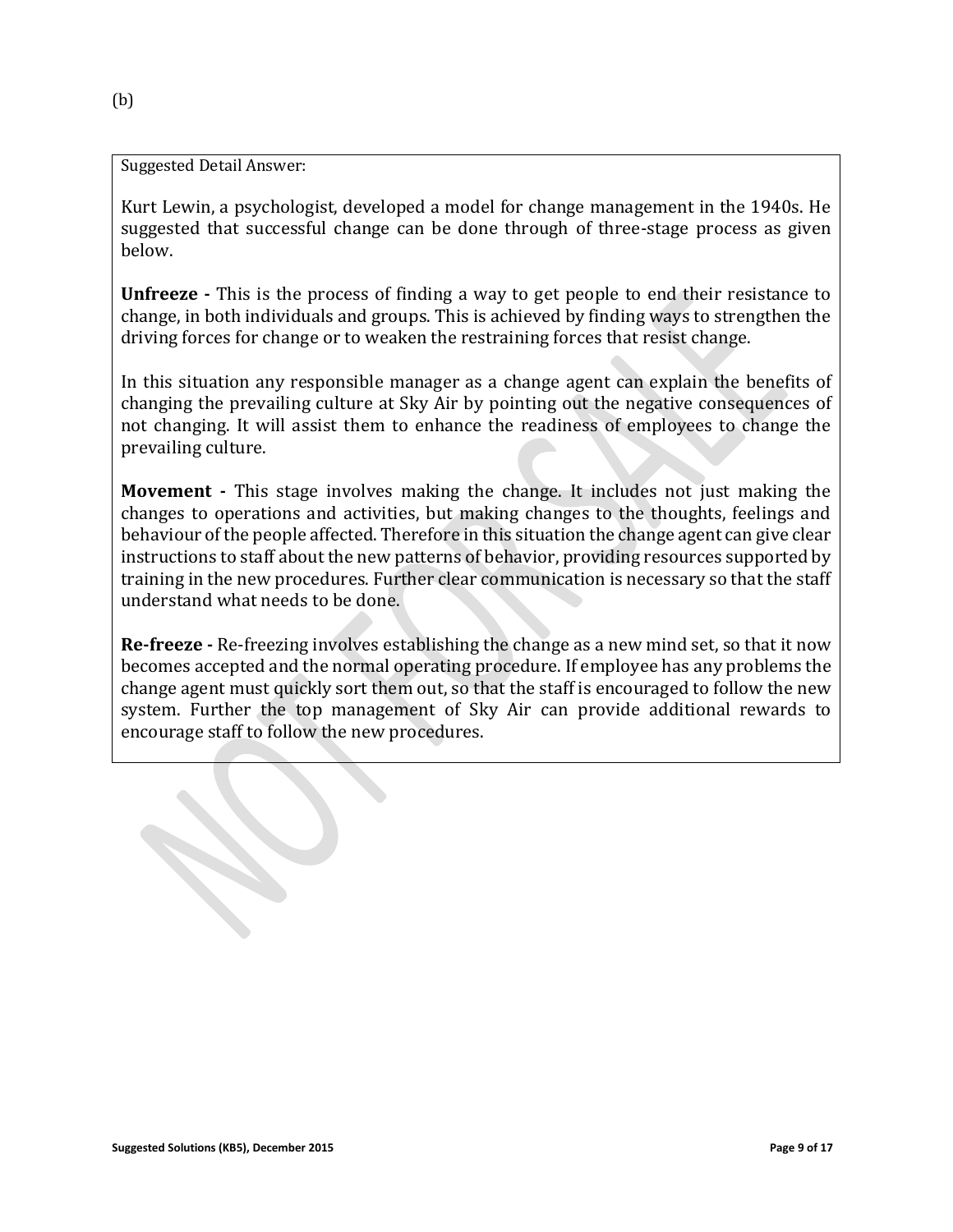(a)

Relevant Learning Outcome/s:

4.3. Managing Products and brands.

4.5. Distribution and channel management

4.6 Managing marketing communication

## Suggested Detail Answer:

The market positioning of a product defines how the company wants the customers to perceive it, and how the product differs from the other competing products in the market.

In the case of Berry Story, they can use the 'fair trade' and organic labels to show that their product is environmentally friendly in the European market as it is very concerned about environmental sustainability. Since ISO 14001 is concerned with environmental sustainability this could further add to the market positioning.

At the same time, Berry Story can use the ISO 9001 standard to project the image of high quality in the target market. Other certifications like organic, fair trade and ISO 14001 could further enhance to this image.

The company can positon Berry Story as a value for money product in the Sri Lankan market with their competitive price point along with all the certifications mentioned above.

(b)

# Suggested Detail Answer:

Brand Equity is the value of a brand name. The owner of a well-known brand can use the strength of the brand to sell more of the products. Brand equity can also be used to make product line extensions that would further enhance sales. Since Jehan has a strong desire to expand its products to overseas market and double its sales in the next five years he needs to strengthen and maintain its brand equity.

Berry Story needs to adopt a brand strategy, which is a long term plan for the development and protection of the Berry Story brand. Brand positioning would enable the formulation and implementation a brand strategy to understand how it would influence customers. The purpose of brand positioning is to set the brand apart, in a meaningful way, from the products of competitors.

In addition to that they can successfully design and implement marketing programmes such as CSR projects, creative advertising campaigns, and use of brand ambassadors etc. to promote and maintain its brand image in the minds of potential customers. Berry Story also needs to maintain the same quality standard as the existing products when they extend the product line to the branded products.

Further the company needs to take legal action against companies has limitation their brands if they get to know of such incidents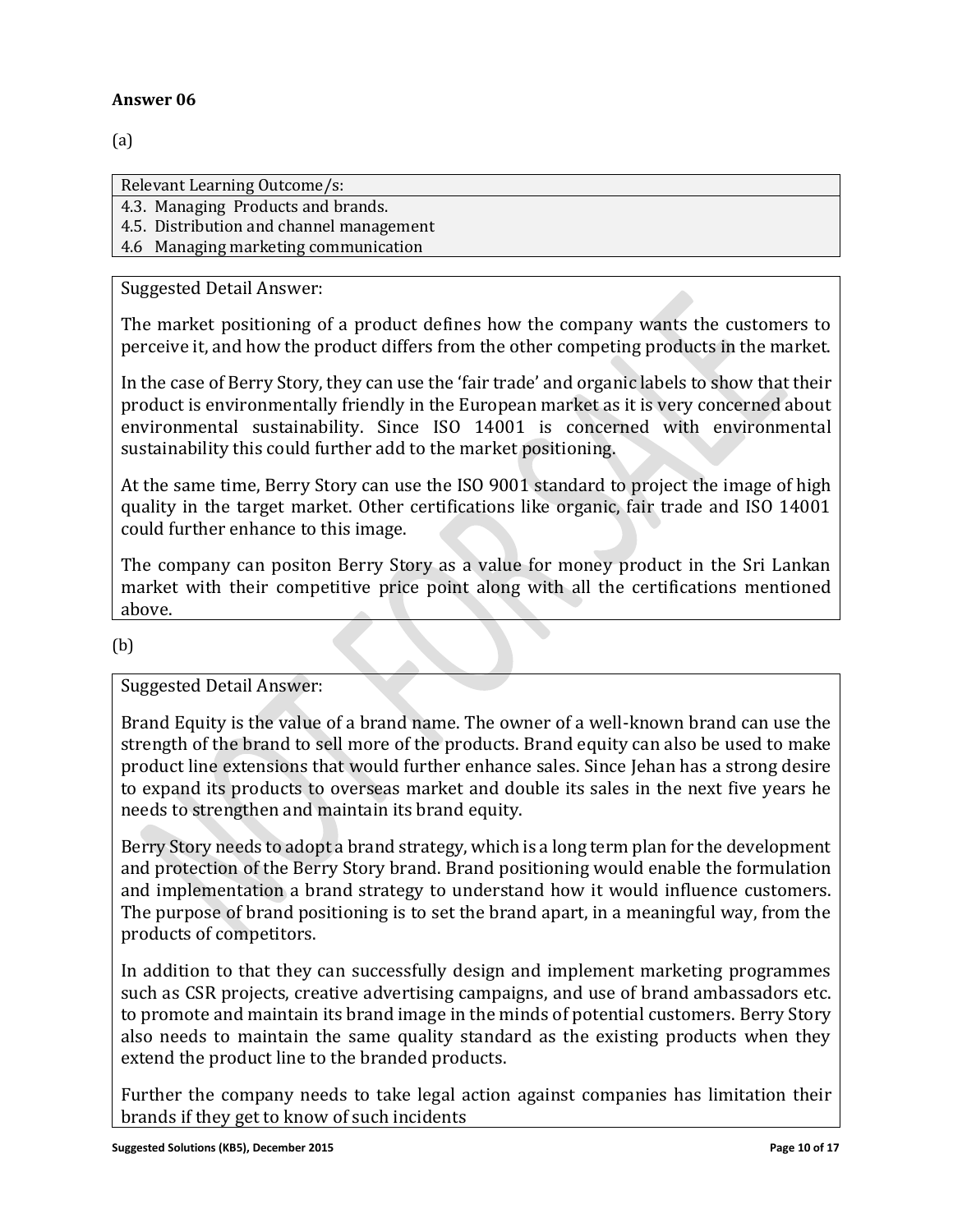#### (c)

Effective distribution plays an important role when Berry Story attempts to double their sales in the next five years. Distribution is part of the marketing mix which comes under place. Getting the right products at the right time to the right places, so that the customer has the choice of buying the Berry Story products and not the competitor products is very important. The place in the marketing mix refers to the,

- 1. Distribution channels, and the choice of distribution channels
- 2. Distribution coverage, and the number of or spread of distribution channels
- 3. Location of sales outlets, the arrangement of the sales areas or sales offices
- 4. Outward logistics

The choices made need to ensure that the purchase is convenient to the customers and that it fulfills their needs. Berry story can follow the following methods of distribution,

1. Extensive Distribution.

By using a range of wholesalers and retailers, Berry Story can maximize the coverage of the market. Even though Berry Story is price competitive in the Sri Lankan market, it has the image of an international brand and an extensive distribution approach may dilute their brand equity. Hence, I do not recommend this method to be followed.

2. Selective Distribution.

Selective distribution is where the manufacturer uses a limited number of intermediaries to distribute its goods or services. Berry Story already follows this approach in the Sri Lankan market by dealing via super markets. This provides a more suitable approach to distribute the Berry Story products and they may have to find ways to understand whether the super markets currently operate with provide the distribution coverage required and whether the locations of the super markets are the most appropriate.

3. Exclusive Distribution.

The manufacturer gives exclusive distribution rights to one organization. Berry Story currently follows this approach in the overseas markets where they deal via agents. However it may be important to understand whether those agents in overseas markets follows the appropriate channels, provide the distribution coverage required. Hence, when Berry Story attempts to double his sales, its important to evaluate the effectiveness of the agent distribution and select the most appropriate agents who could provide the best place advantage for the brand.

4. Direct Distribution.

The manufacturer can directly sell to the consumer using online sales and the internet. This could also provide a useful channel to Berry Story where they can sell to markets that they do not currently operate in using direct distribution and can also enhance margins by avoiding the intermediaries.

Therefore, except for extensive distribution, the other three methods of distribution can be quite effective for Berry Story when it's planning to double its sales in the next five years.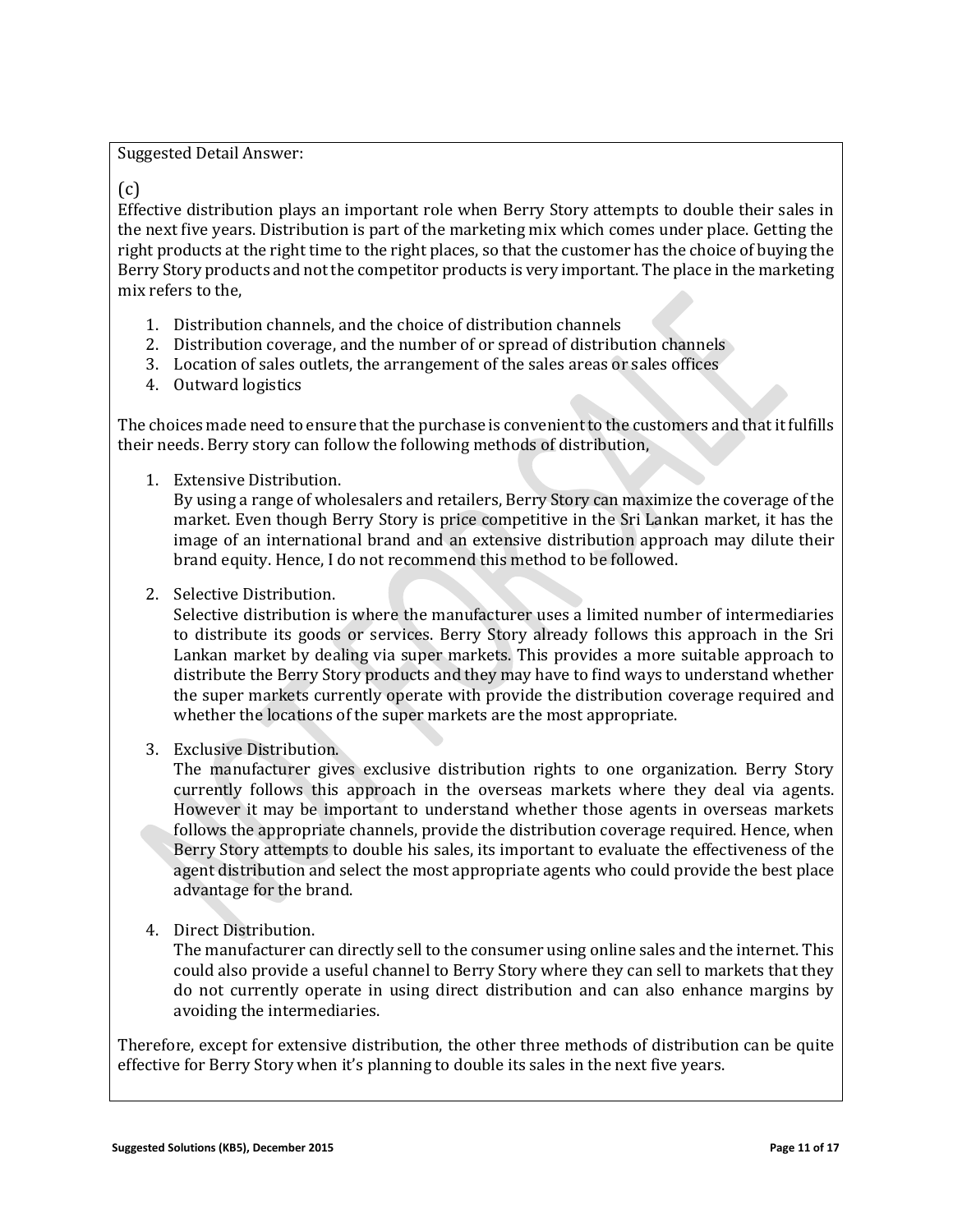Promotion is another important component of the marketing mix. Promotion covers all marketing activities that are focused on letting customers know about a product or service and persuades them to buy it. Some of the important promotional methods available to Berry Story could be,

1. Design of Packaging.

The design of the packaging in itself will convey a message to the consumer. Given the brand positioning Berry Story has developed, it is important for the company to design the packaging to ensure that the consumers perceive the brand the way they want them to see it. Hence, the designing of the packaging could provide an important promotional method to Berry Story.

2. Public Relations.

This involves publishing favorable news reports about the firm in the media. Given the socially responsible and environmentally friendly approach Berry Story adopts it can use the media for promotion of its products can also get the media to provide stories about the owner, Jehan, as a man with a mission to take a Sri Lankan brand to the world. This can provide a useful promotional method locally, but doing the same in international markets could be quite difficult.

3. Point of sale displays.

This involves positioning of the displays of the Berry Story products at a place, usually within a retail store, where customers are likely to see them. Berry Story can adopt this promotional method within super markets and also could request agents to follow similar promotional methods in overseas retail outlets where Berry Story products are sold.

4. Advertising.

This is a well-established promotional method. Berry Story can use media such as TV, radio, new papers, billboards, magazines, and websites to advertise their products. Whilst it might be feasible to use media such as TV and newspapers in Sri Lanka, it could be quite costly in overseas markets. However the company might be able to use media such as magazines, billboards and web sites to promote the product in overseas markets.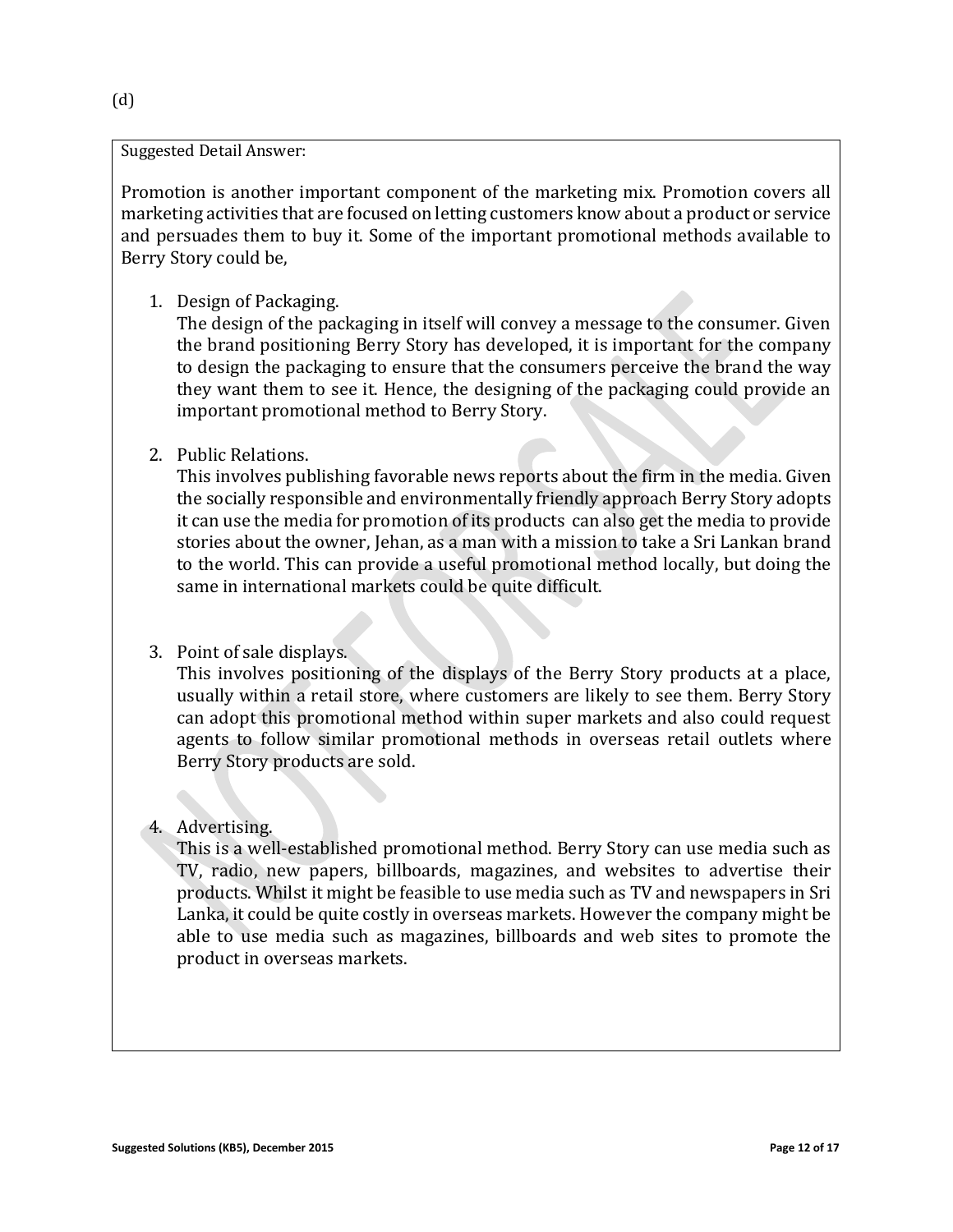$\sim$ 

| (a)                          |
|------------------------------|
| Relevant Learning Outcome/s: |
| 5.8. Leadership              |

Suggested Detail Answer:

Transformational leaders are the leaders who are capable of seeing a need for strategic change, and leading the organisation through the change. They are capable of transforming organisations, individuals and groups. There are four elements of transformational leadership.

- 1. Idealized influence. The leader acts as an ideal role model for others to follow. In this case, the CEO is seen as a man of his word. He has also worked hard to rise up the ranks in the organization and has been very loyal by staying for over 22 years. He is also known for his empathy towards people and hence it is evident that Nuwan demonstrates the element of idealized influence.
- 2. Inspirational motivation. The leader can inspire and motivate others.  $(\frac{1}{2})$  mark) Even though the case given is not very specific about this quality, it mentions that the organization has grown from strength to strength over the first five years the CEO's tenure. He also end the challenges despite the possibility of him losing his job. This demonstrate his confidence to motivate others to deliver the results they need to deliver. Hence, we can assume that Nuwan is an individual who can motivate others.
- 3. Individualized consideration. The leader shows real concern for the needs and feelings of others. This element is very evident in the case, where the CEO is well aware of the difficulties that the team is going through in terms of work pressure due to lack of employees and also their personal needs in relation to the bonus. By putting his own job at stake for the wellbeing of his employees, Nuwan clearly demonstrates the element of individualized consideration.
- 4. Intellectual stimulation. The leader challenges the followers to be creative and innovative, and achieve higher levels of performance. Again by achieving a higher level of company growth in the past as CEO, he has driven a performance driven culture. By being the first to go to rural areas with the concept of super markets, he seems to be driving creativity and innovation as well. Hence, we can argue that Nuwan demonstrate the element of intellectual stimulation.

Looking at the above it is evident that Nuwan demonstrates all four elements of transformational leadership.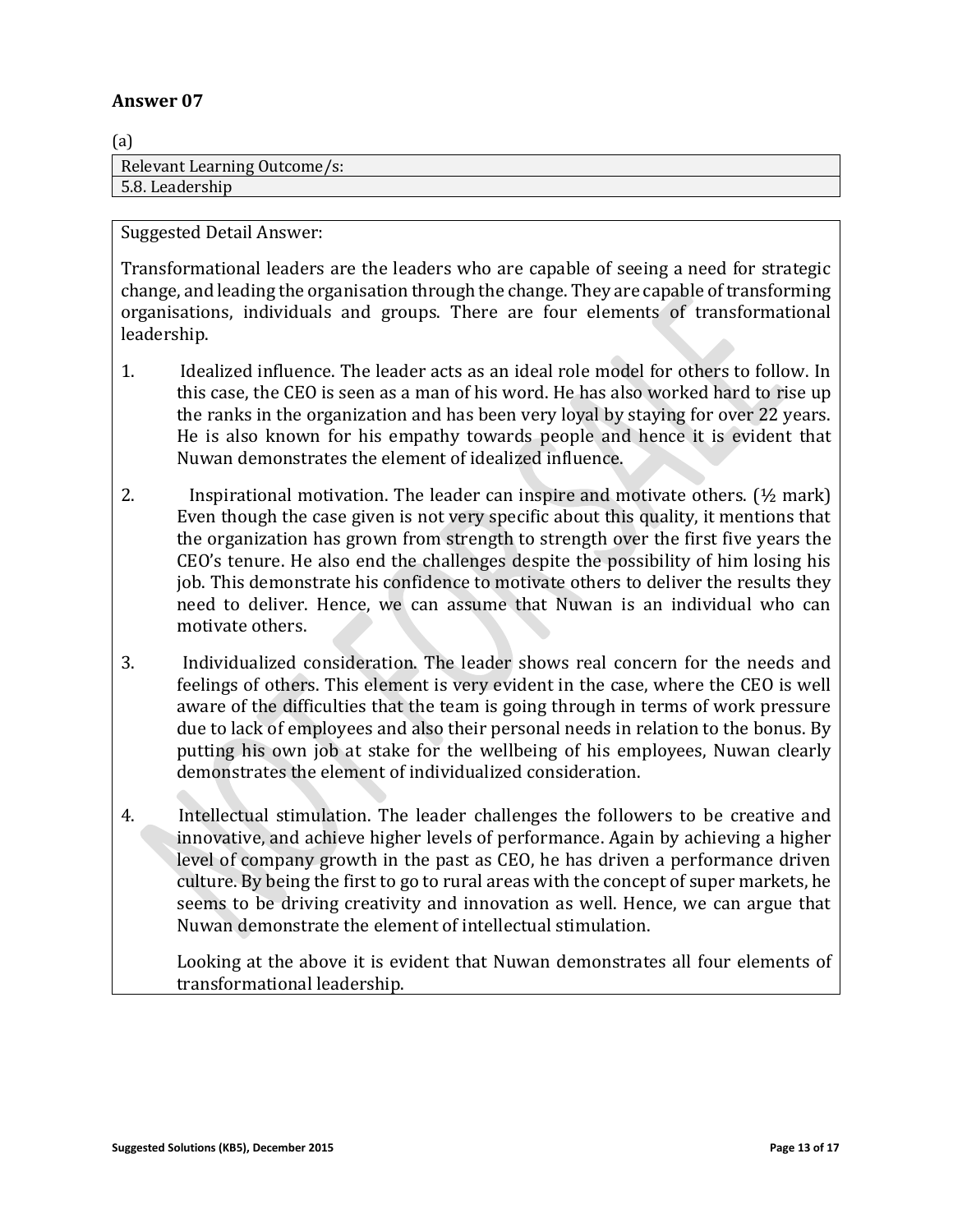Relevant Learning Outcome/s:

7.6. Evaluation and implementation of business level strategy

## Suggested Detail Answer:

Porter's idea of generic competitive strategies and the idea that firms can successfully pursue a number of strategies based on price and perceived added value, have been extended into the concept of the strategy clock. The strategy clock is based on the view that in a competitive situation, a rational customer will seek value for money in their purchases, and value for money is provided through the combination of price and perceived benefits of the product or service.

Based on the strategy clock, there are different strategies a Retail City can adopt to overcome the situation.

# Low price or No Frills Strategies.

Strategic positions 1 and 2 provide a mechanism to attract price conscious customers to the company. Whilst no frills and low price strategies may help to build volume, especially in a recession, this could lead to a price war among competitors that given the margins are already low, further lowering price can worsen the profit of the company. Hence, it is not recommended the company follow a strategy based on price.

# Differentiation Strategies.

Strategic positions 3, 4 and 5 provide different variations of differentiation. However, a hybrid strategy requires the company to a low or price which could further worsen the profits and hence, it is not recommended the same. Strategic position 4, differentiation could provide a useful strategy for Retail City to follow. This would seek to provide the customers with benefits that they value through the products and services of the company that are different to the competitor's offerings.

The company can achieve the same by providing better products and services at a premium price or the same price as competitors. It is recommended to enhance their service at the super market and to follow a competitive pricing approach as charging a price premium would be difficult given the economic recession. Given that Nuwan has convinced the board not to follow tactics such as removing contract employees, cutting the bonus, he can make the staff more customer friendly and happy whilst providing a more efficient service than the competition. This would be difficult for competitors to imitate as they have already cut down on the staff and the bonus of the employees.

Strategic position 5, 6, and 7 requires the firm to charge a higher price and it is not recommended the same in the short term as this could result in loss on the existing customers. It do not recommended position 8 as it is not advisable for Retail City to cut down on the service and charge a standard price. Customers will eventually become aware and move to the competition. Hence the most appropriate strategy that would be recommended is to follow the differentiation strategy.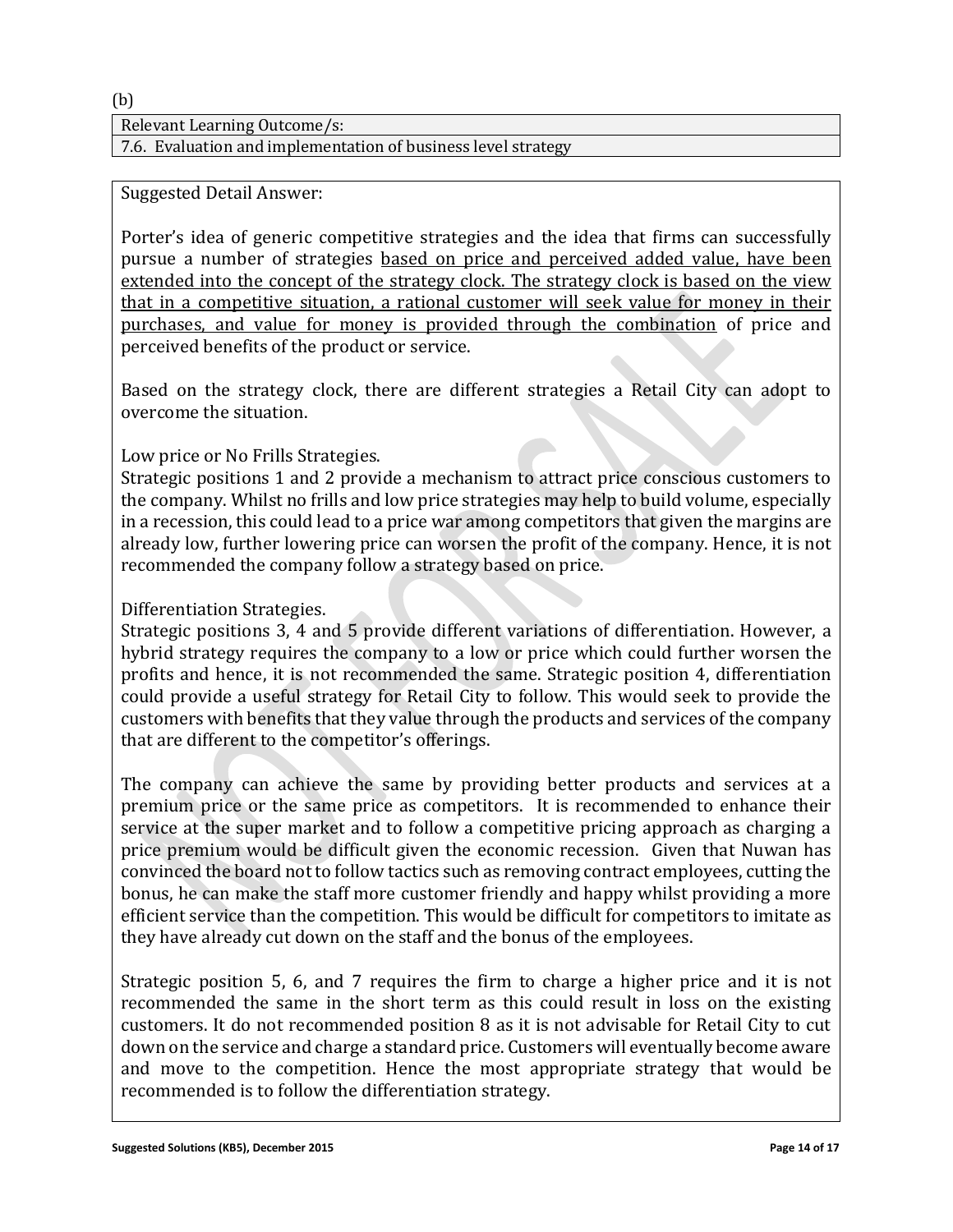When strategies are selected and implemented, their progress and performance should be monitored. Management should check whether the organisation's strategies, taken both individually and collectively, are achieving their intended objectives. Strategic control involves the monitoring of progress towards strategic objectives, and taking control measures when actual performance indicates that strategic targets will not be met. Strategic controls involve both financial and non-financial performance. Balance scores card approach could provide a valuable method of monitoring the progress of set objectives during the six months period for Retail City. Based on the Balanced scorecard approach several KPIs for monitoring the strategic performance of the company during the six months period on the following four aspects can be formulated.

# **Financial aspects**.

This includes the monitoring financial performance indicators of the company such as sales, net profit, working capital, etc. Therefore following KPIs can be recommended to monitor the performance of Retail City on financial aspects.

- Sales volume
- Profitability
- Basket value of the customers
- Sales growth beyond the breakeven point at rural retail stores
- Individual customers purchasing volume compared to the past.

# **Customer value and satisfaction aspects.**

This includes the monitoring of customer satisfaction. These are leading indicators: if customers are not satisfied, they will eventually move to the competition. Given the differentiation strategy recommended, it is very important to measure, whether customers see added value in their services. Therefore the following KPIs can be recommended to monitor the performances of Retail City on customer value and satisfaction aspects.

- Degree of increasing customer satisfaction
- Sales volume per customer
- Customer retention ratio
- Net promoter ratio
- Number of lost customers

# **Operational aspects**.

This perspective refers to internal business processes. Metrics based on this perspective allow the managers to know how well their business is running, and whether its products and services conform to customer requirements. Given the differentiation strategy it is important to ensure that their employees are providing better and more efficient service to customers. Therefore the following KPIs can be recommended to monitor the performance of Retail City on operational aspects.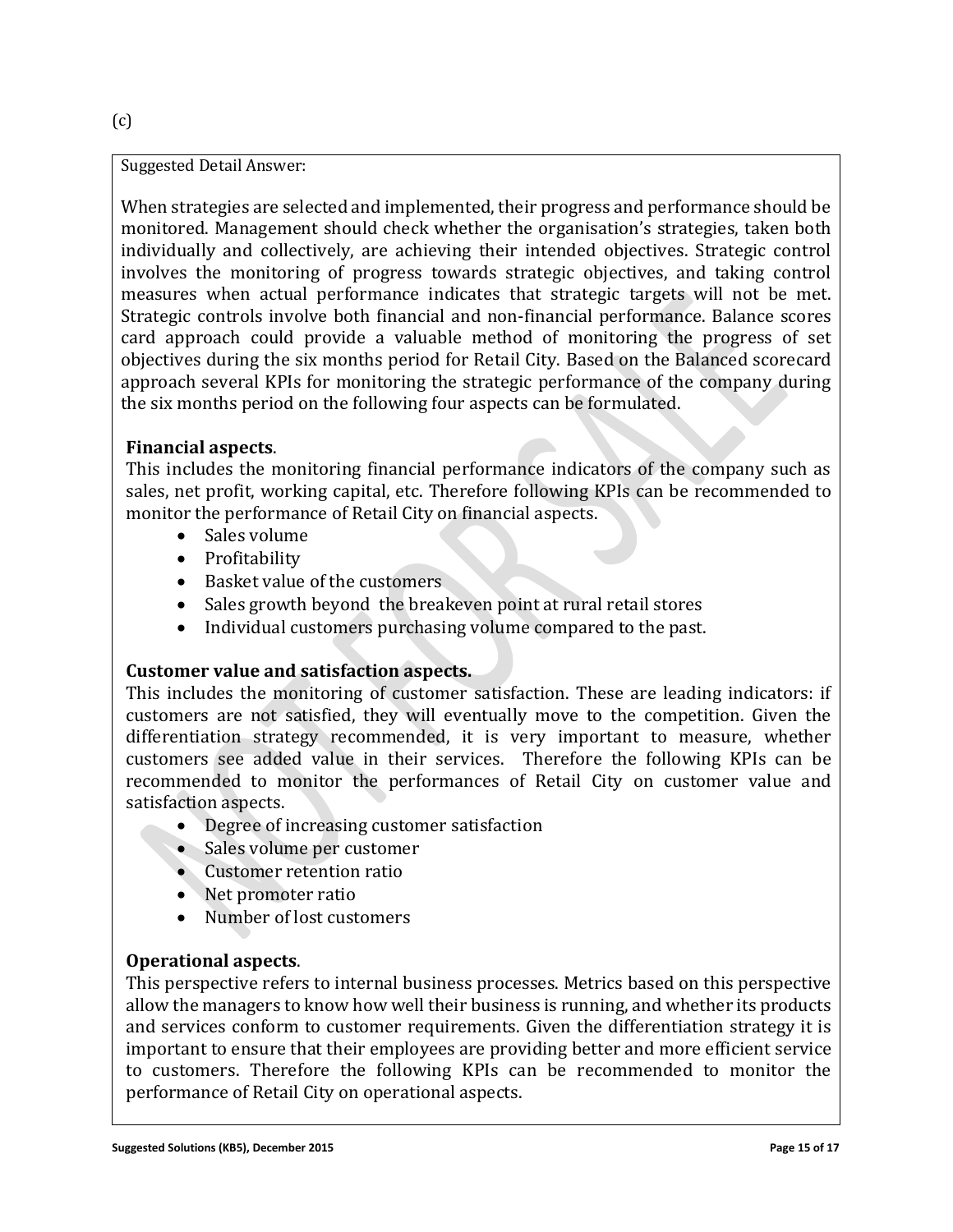- Point of sale efficiency
- Average waiting time in the queues for bill settlement
- Administered expenses in total revenue
- Labor productivity growth
- Supplier frequency

#### **Innovation and learning aspects**.

This perspective includes employee training and corporate cultural attitudes related to both individual and corporate self-improvement. Metrics can be put into place to guide managers in obtaining training funds where they can be beneficial most. Given the differentiation strategy it is important to ensure that their employees are well trained to provide an enhanced service to the customers and to be positioned differently, to their competition. Therefore the following KPIs can be recommended to monitor the performances of Retail City innovation and learning aspects

- Employee satisfaction index
- Employee trust rate to the company
- Average training cost per employee
- Expenses for research and innovation